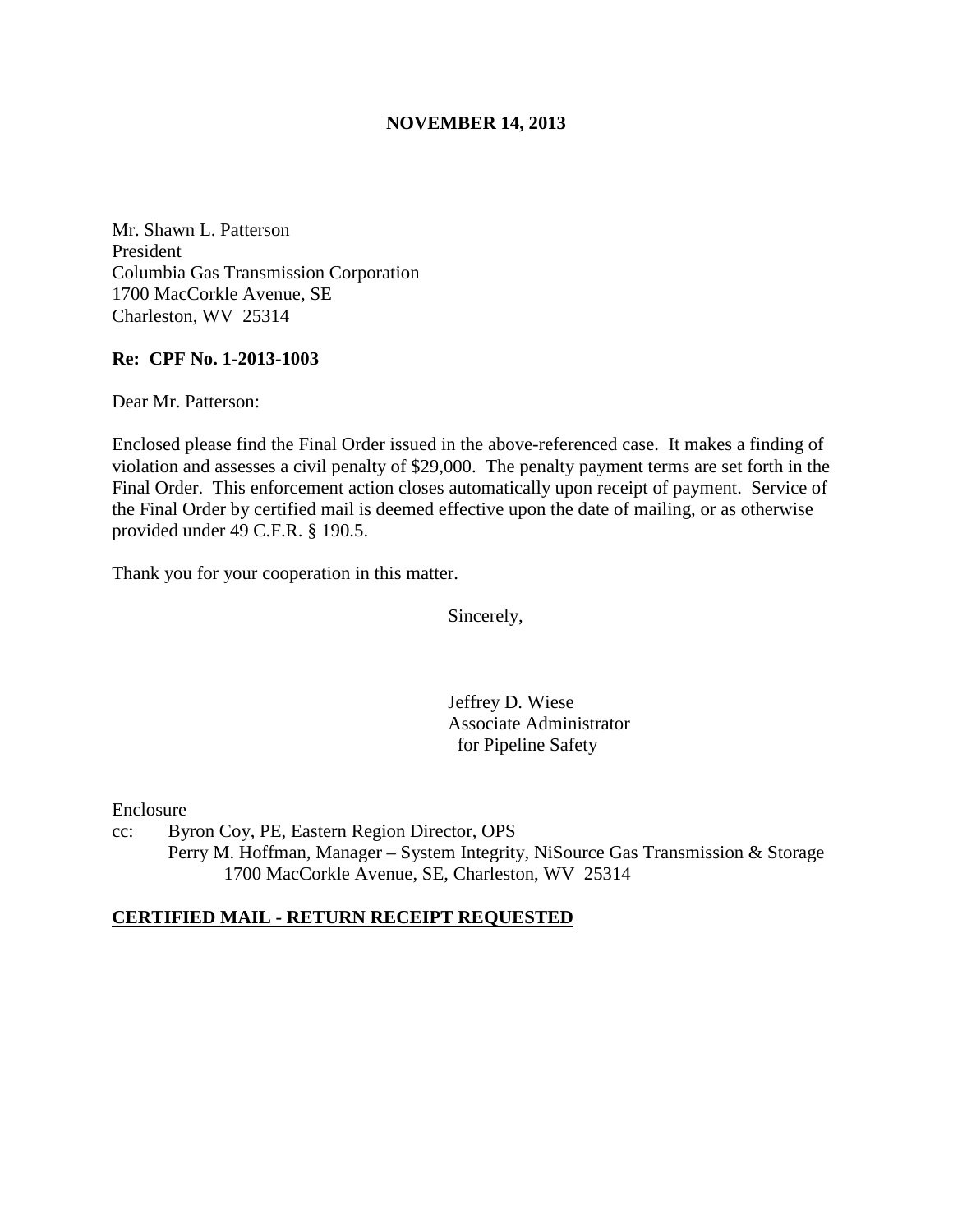## **U.S. DEPARTMENT OF TRANSPORTATION PIPELINE AND HAZARDOUS MATERIALS SAFETY ADMINISTRATION OFFICE OF PIPELINE SAFETY WASHINGTON, D.C. 20590**

**In the Matter of )** 

**Columbia Gas Transmission Corporation, ) CPF No. 1-2013-1003** 

**\_\_\_\_\_\_\_\_\_\_\_\_\_\_\_\_\_\_\_\_\_\_\_\_\_\_\_\_\_\_\_\_\_\_\_\_\_\_\_\_\_\_ )** 

 **)** 

**\_\_\_\_\_\_\_\_\_\_\_\_\_\_\_\_\_\_\_\_\_\_\_\_\_\_\_\_\_\_\_\_\_\_\_\_\_\_\_\_\_\_)** 

 **) Respondent. )** 

 $\overline{a}$ 

# **FINAL ORDER**

Between October 19, 2010 and June 3, 2011, representatives from the West Virginia Public Service Commission, acting as agents for the Pipeline and Hazardous Materials Safety Administration (PHMSA), Office of Pipeline Safety (OPS), pursuant to chapter 601 of 49 United States Code, conducted an on-site pipeline safety inspection of the facilities and records of Columbia Gas Transmission Corporation (CGT or Respondent), located in Charleston, West Virginia.

CGT transports an average of 3 billion cubic feet of natural gas per day through a nearly 12,000 mile pipeline network and 92 compressor stations in 10 states, serving hundreds of communities. Its customers include local gas distribution companies, energy marketers, electric power generating facilities and hundreds of industrial and commercial end users.<sup>1</sup>

As a result of the inspection, the Director, Eastern Region, OPS (Director), issued to Respondent, by letter dated April 5, 2013, a Notice of Probable Violation and Proposed Civil Penalty (Notice), which also included two warnings pursuant to 49 C.F.R. § 190.205. In accordance with 49 C.F.R. § 190.207, the Notice proposed finding that CGT had violated 49 C.F.R. § 192.705(b) and proposed assessing a civil penalty of \$29,000 for the alleged violation. The warning items required no further action, but warned the operator to correct the probable violation.

CGT responded to the Notice by letter dated May 22, 2013, (Response). The company did not contest the allegations of violation.

<sup>&</sup>lt;sup>1</sup> See http://www.columbiapipelinegroup.com/en/about-us/our-companies.aspx#columbiagastransmission, last visited on September 23, 2013.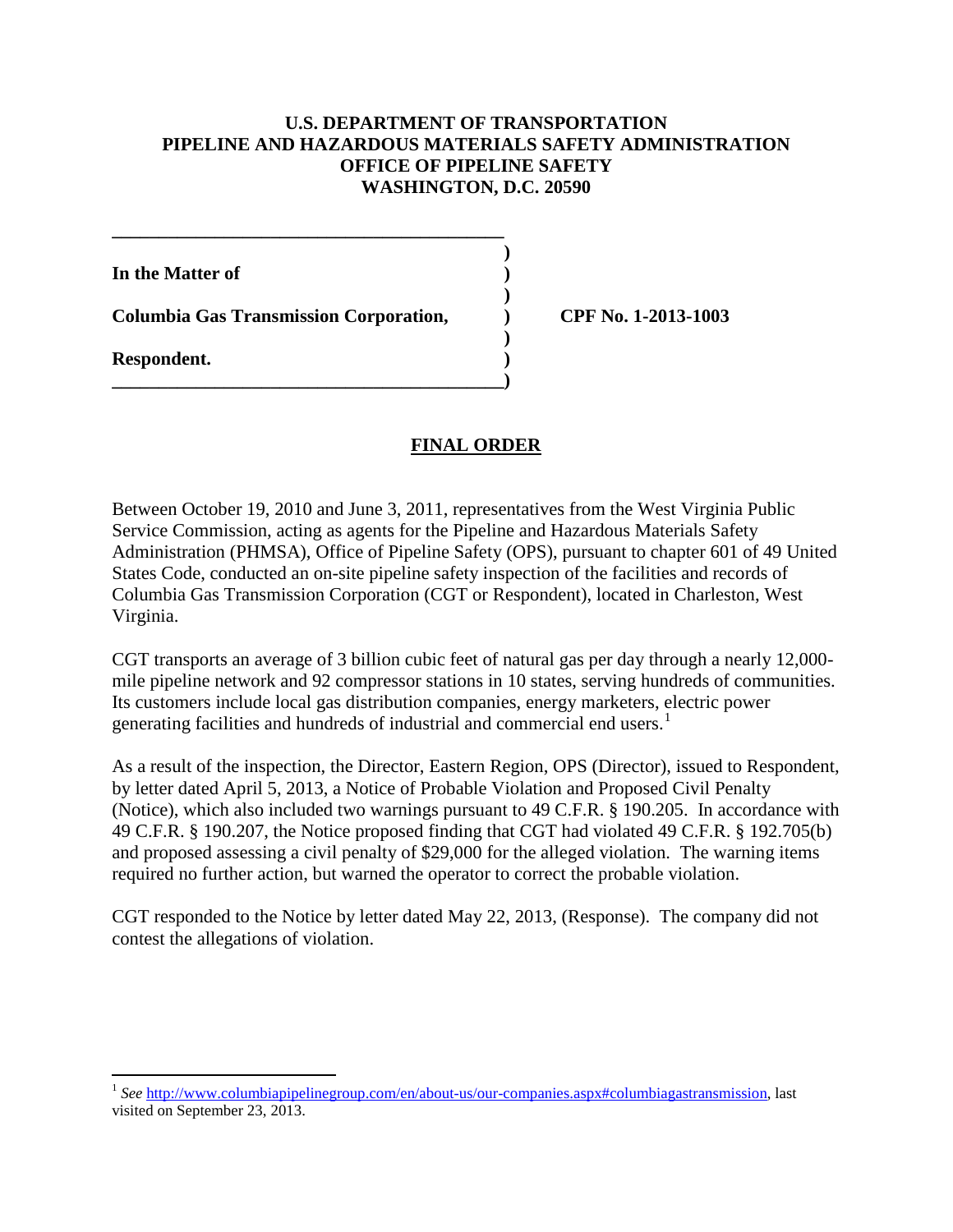## **FINDING OF VIOLATION**

In its Response, CGT, did not contest the allegations in the Notice that it violated 49 C.F.R. Part 192, as follows:

**Item 1:** The Notice alleged that Respondent violated 49 C.F.R. § 192.705(b), which states in relevant part:

## **§ 192.705(b) Transmission lines: Patrolling.**

(a) …

(b) The frequency of patrols is determined by the size of the line, the operating pressures, the class location, terrain, weather, and other relevant factors, but intervals between patrols may not be longer than prescribed in the following table:

|                                          | Maximum interval between patrols                    |                               |
|------------------------------------------|-----------------------------------------------------|-------------------------------|
| Class Location of                        | At highway and railroad crossings                   | At all other places           |
| line                                     |                                                     |                               |
|                                          | 7 1/2 months; but at least twice each               | 15 months; but at least       |
|                                          | calendar year.                                      | once each calendar            |
|                                          |                                                     | year.                         |
|                                          | $4\frac{1}{2}$ months; but at least four times each | $7\frac{1}{2}$ months; but at |
|                                          | calendar year.                                      | least twice each              |
|                                          |                                                     | calendar year.                |
| $4.\dots\dots\dots\dots\dots\dots\dots,$ | $4\frac{1}{2}$ months; but at least four times each | $4\frac{1}{2}$ months; but at |
|                                          | calendar year.                                      | least four times each         |
|                                          |                                                     | calendar year.                |
|                                          |                                                     |                               |

The Notice alleged that Respondent violated 49 C.F.R. § 192.705(b) by failing to timely patrol certain areas along its "HB" pipeline. Specifically, the Notice alleged that in 2009, CGT failed to patrol sixteen (16) specified segments of its pipeline in Class 1 or 2 locations, at highway and railroad crossings, within 7 ½ months but at least twice each calendar year. CGT's records indicate that its patrol of the sixteen (16) pipeline segments was conducted on November 9, 2009, making it 15 days late. Respondent did not contest this allegation of violation. Accordingly, based upon a review of all of the evidence, I find that Respondent violated 49 C.F.R. § 192.705(b) by failing to patrol sixteen segments of its pipeline located in Class 1 or Class 2 locations within the 7 ½-month time limit.

This finding of violation will be considered a prior offense in any subsequent enforcement action taken against Respondent.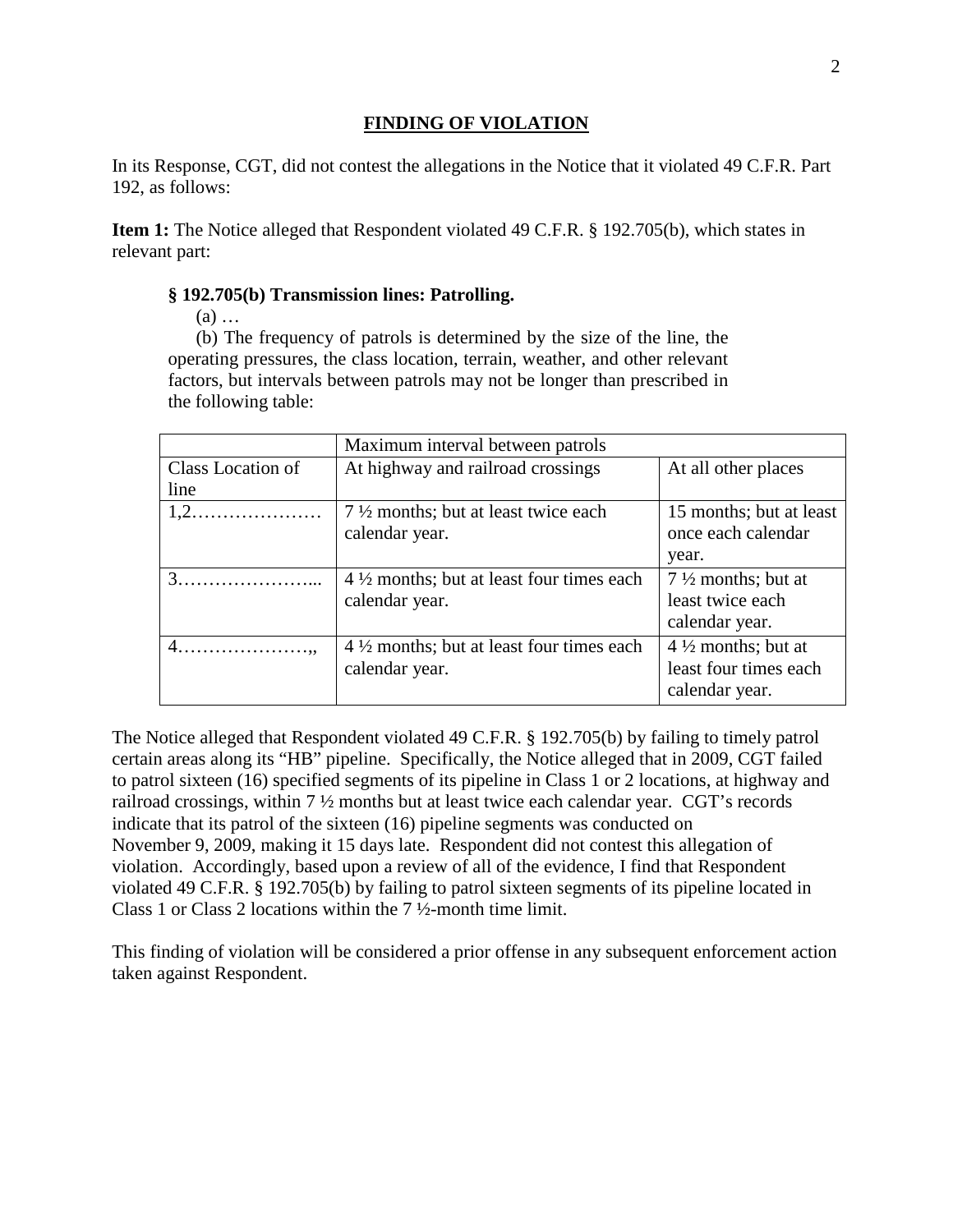### **ASSESSMENT OF PENALTY**

Under 49 U.S.C. § 60122, Respondent is subject to an administrative civil penalty not to exceed \$100,000 per violation for each day of the violation, up to a maximum of \$1,000,000 for any related series of violations. In determining the amount of a civil penalty under 49 U.S.C. § 60122 and 49 C.F.R. § 190.225, I must consider the following criteria: the nature, circumstances, and gravity of the violation, including adverse impact on the environment; the degree of Respondent's culpability; the history of Respondent's prior offenses; the Respondent's ability to pay the penalty and any effect that the penalty may have on its ability to continue doing business; and the good faith of Respondent in attempting to comply with the pipeline safety regulations. In addition, I may consider the economic benefit gained from the violation without any reduction because of subsequent damages, and such other matters as justice may require. The Notice proposed a total civil penalty of \$29,000 for the violation cited above.

**Item 1:** The Notice proposed a civil penalty of \$29,000 for Respondent's violation of 49 C.F.R. § 192.705(b), for failing to patrol sixteen (16) segments of its pipeline in a Class 1 or 2 area within 7 ½ months. CGT neither contested the allegation nor presented any evidence or argument justifying a reduction in the proposed penalty. With respect to the nature, circumstances, and gravity of this violation, monitoring the conditions along the route of a gas pipeline is a key part of pipeline safety and the failure to do so within the prescribed interval warrants the issuance of a penalty. CGT provided no basis for its failure to comply with its inspection requirements. Accordingly, having reviewed the record and considered the assessment criteria, I assess Respondent a civil penalty of \$29,000 for violation of 49 C.F.R. § 192.705.

Payment of the civil penalty must be made within 20 days of service. Federal regulations (49 C.F.R. § 89.21(b)(3)) require such payment to be made by wire transfer through the Federal Reserve Communications System (Fedwire), to the account of the U.S. Treasury. Detailed instructions are contained in the enclosure. Questions concerning wire transfers should be directed to: Financial Operations Division (AMZ-341), Federal Aviation Administration, Mike Monroney Aeronautical Center, P.O. Box 269039, Oklahoma City, Oklahoma 73125. The Financial Operations Division telephone number is (405) 954-8893.

Failure to pay the \$29,000 civil penalty will result in accrual of interest at the current annual rate in accordance with 31 U.S.C. § 3717, 31 C.F.R. § 901.9 and 49 C.F.R. § 89.23. Pursuant to those same authorities, a late penalty charge of six percent (6%) per annum will be charged if payment is not made within 110 days of service. Furthermore, failure to pay the civil penalty may result in referral of the matter to the Attorney General for appropriate action in a district court of the United States.

#### **WARNING ITEMS**

With respect to Items 2 and 3, the Notice alleged probable violations of Part 192 but did not propose a civil penalty or compliance order for these items. Therefore, these are considered to be warning items. The warnings were for: